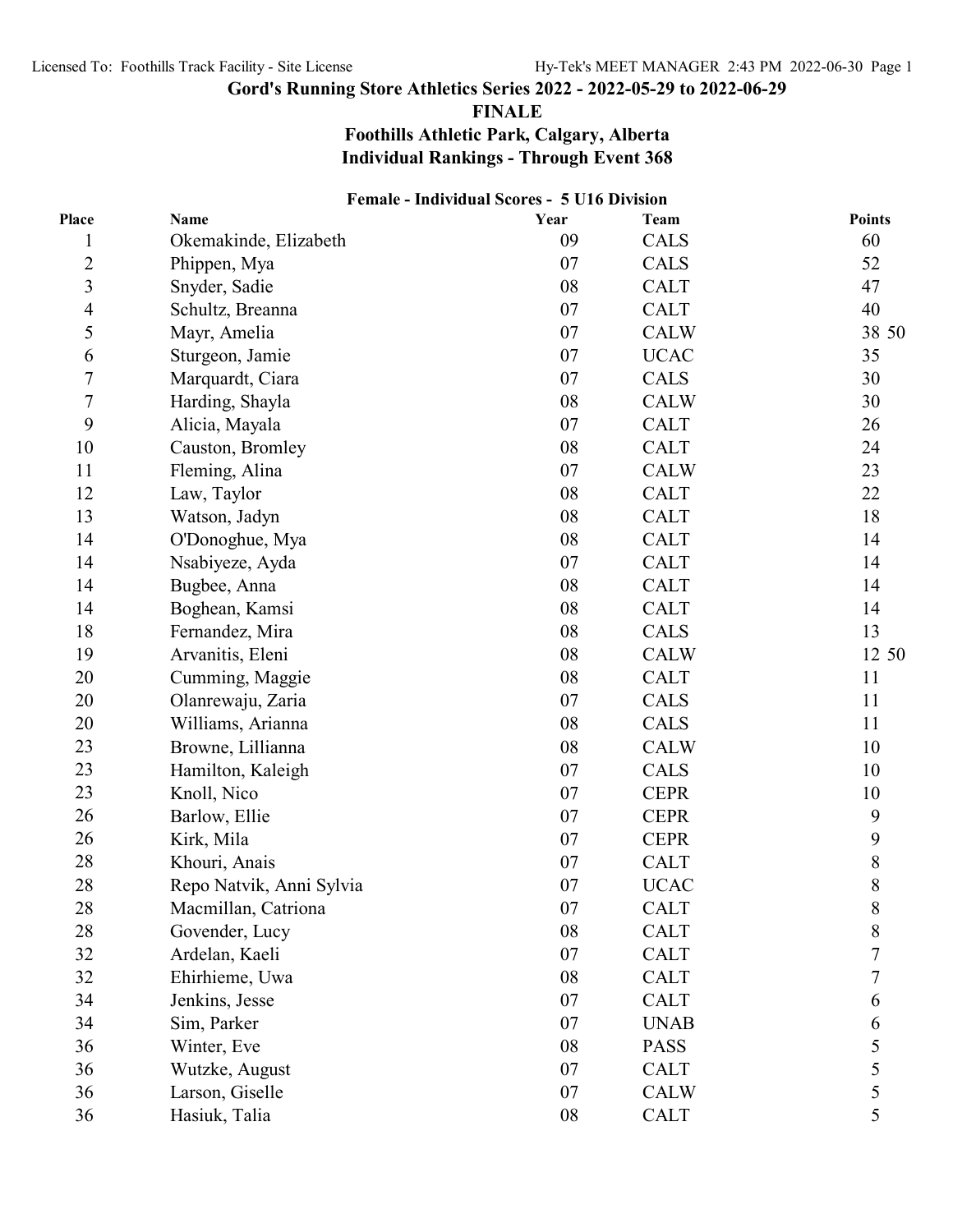### **FINALE**

## **Female - Individual Scores - 5 U16 Division Foothills Athletic Park, Calgary, Alberta Individual Rankings - Through Event 368**

| Place | <b>Name</b>          | Year | Team        | Points |
|-------|----------------------|------|-------------|--------|
| 40    | Carter-Cody, Rachael | 07   | <b>CALW</b> | 4      |
| 41    | Baradoy, Jayleen     | 08   | <b>CALW</b> | 3      |
| 41    | Butler, Emma         | 07   | <b>CALW</b> | 3      |
| 41    | Matte, Sarah         | 08   | <b>CALW</b> | 3      |
| 41    | Pfaff, Giada         | 07   | <b>CALS</b> | 3      |
| 45    | Marien, Avery        | 08   | <b>CALT</b> | 2      |
| 45    | Eremenko, Samantha   | 08   | <b>CALW</b> | 2      |
| 45    | Sangha, Simran       | 08   | <b>CALW</b> | 2      |
| 48    | Pardon Miles, Lulu   | 07   | <b>CALW</b> |        |
| 48    | Bushrod, Zoe         | 09   | <b>CEPR</b> |        |
| 48    | Moller, Bella        | 07   | <b>PASS</b> |        |

#### **Male - Individual Scores - 5 U16 Division**

| Place          | Name                         | Year | <b>Team</b> | <b>Points</b>    |
|----------------|------------------------------|------|-------------|------------------|
| 1              | Serezlis Bracoviche, Nicolas | 08   | <b>CITC</b> | 70               |
| $\overline{2}$ | Berry, Addison               | 07   | <b>CALS</b> | 50               |
| $\mathfrak{Z}$ | Nyarko, Adam                 | 08   | <b>CALT</b> | 45               |
| $\overline{4}$ | Daradich, Talan              | 08   | <b>CALT</b> | 33               |
| 5              | Heuver, Nathan               | 07   | <b>UNAB</b> | 32               |
| 6              | Fischer, Ephrem              | 08   | <b>CALT</b> | 30               |
| $\overline{7}$ | Heuver, Noah                 | 08   | <b>UNAB</b> | 26               |
| 8              | Forero-Tarazona, Gabriel     | 07   | <b>CALT</b> | 25               |
| 9              | Warne, Hudson                | 08   | <b>CALT</b> | 24               |
| 10             | Stahl, Cameron               | 08   | <b>CALT</b> | 23               |
| 11             | Descoteau, Dawsen            | 07   | <b>CALT</b> | 18               |
| 11             | Stephenson, Oakley           | 07   | <b>CALS</b> | 18               |
| 13             | Sollitt, Raimo               | 07   | <b>CEPR</b> | 16               |
| 14             | Skilnick, Samuel             | 08   | <b>CALS</b> | 11               |
| 14             | Malley, Brady                | 07   | <b>CEPR</b> | 11               |
| 16             | Solomon, Erik                | 07   | <b>CALS</b> | 10               |
| 16             | Weber, Mack                  | 07   | <b>CALT</b> | 10               |
| 18             | Henning, Ian                 | 08   | <b>CALW</b> | 9                |
| 18             | Fray, Shalin                 | 08   | <b>CALT</b> | $\boldsymbol{9}$ |
| 20             | Williams-Cardoso, Alesandro  | 07   | <b>CALS</b> | $8\,$            |
| 20             | Painter, Jack                | 07   | <b>CALT</b> | $8\,$            |
| 22             | Perez, Ethan                 | 07   | <b>CALT</b> | $\overline{7}$   |
| 23             | Sze, Diego                   | 07   | <b>CALT</b> | 6                |
| 23             | Onekpe, Kevin                | 08   | <b>CALT</b> | 6                |
| 23             | Rakochy, Jack                | 07   | <b>CALT</b> | 6                |
| 26             | Purcell, Olin                | 09   | <b>UNAB</b> | 5                |
| 27             | Kuipers, Gerrit              | 07   | <b>CALT</b> | $\overline{4}$   |
| 27             | Rosenegge, Nolan             | 08   | <b>CALT</b> | $\overline{4}$   |
| 29             | Jenner, Ethan                | 08   | <b>CALT</b> | $\overline{2}$   |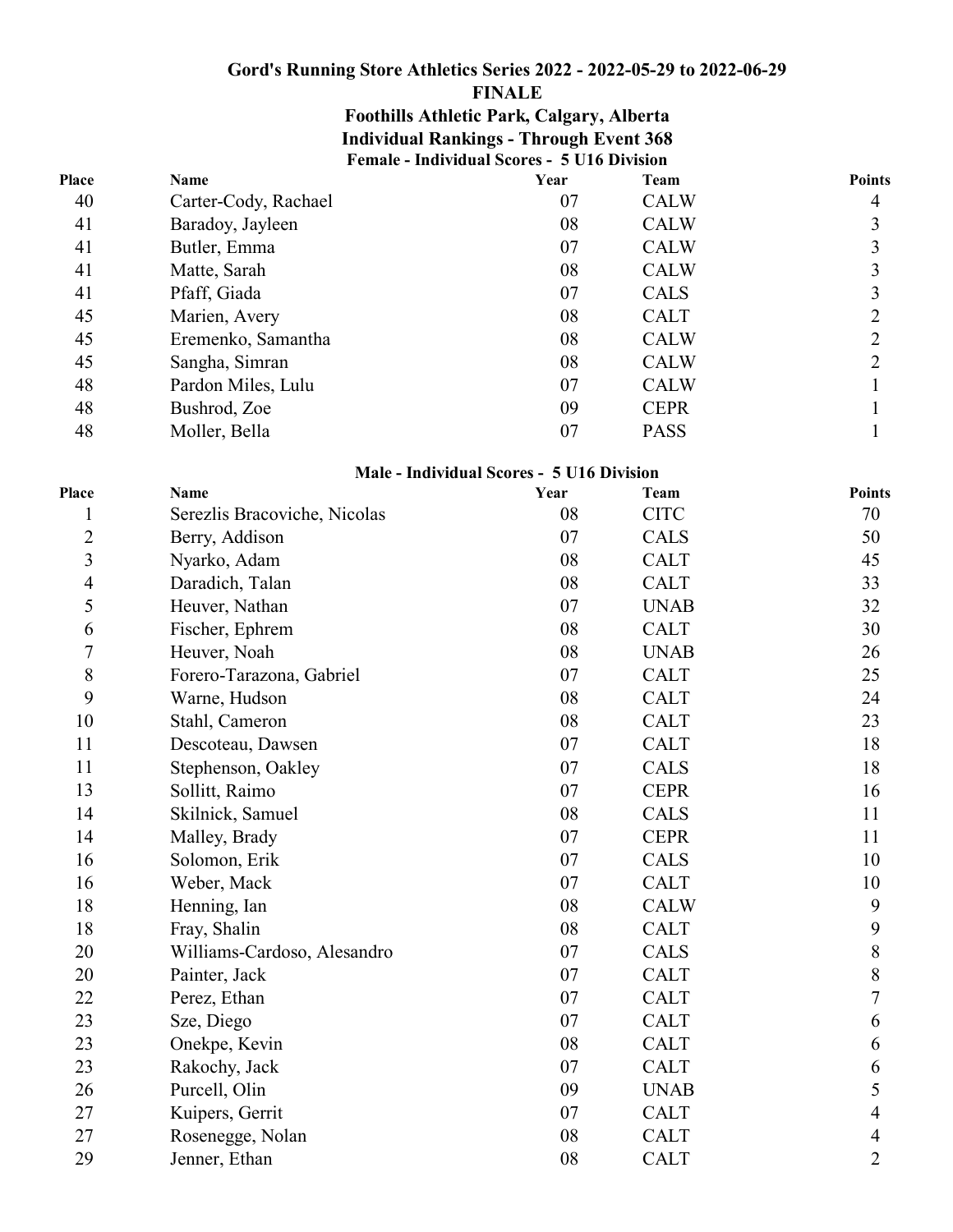**FINALE**

**Foothills Athletic Park, Calgary, Alberta Individual Rankings - Through Event 368**

|       | <b>Female - Individual Scores - 8 Senior Division</b> |                                    |             |            |               |
|-------|-------------------------------------------------------|------------------------------------|-------------|------------|---------------|
| Place | <b>Name</b>                                           | Year                               | Team        |            | <b>Points</b> |
| 1     | <b>MacDonald, Sienna</b>                              | 02                                 | <b>UCAC</b> |            | 40            |
|       | #117 Women 100 Meter Hurdles 33"/8.5m Senior          |                                    |             | 13.77      | (1)           |
|       |                                                       | Wind: Finals w: 3.1                |             |            |               |
|       | #132 Women Long Jump Senior                           |                                    |             | 5.85m      | (1)           |
|       |                                                       | Wind: Finals w: 2.6                |             |            |               |
|       | #136 Women Javelin Throw 600g Senior                  |                                    |             | 43.95m     | (1)           |
|       | #146 Women Shot Put 4kg Senior                        |                                    |             | <b>DNS</b> |               |
|       | #253 Women High Jump Senior                           |                                    |             | 1.60m      | (3)           |
|       | #271 Women Shot Put 4KG Senior                        |                                    |             | 11.32m     | (3)           |
|       | #282 Women 150 Meter Dash Senior                      |                                    |             | 18.53      | (1)           |
|       |                                                       | Wind: Finals w: 0.6                |             |            |               |
|       | #313 Women 100 Meter Hurdles 33"/8.5m Senior          |                                    |             | 13.99      | (1)           |
|       |                                                       | Wind: Finals w: 0.5                |             |            |               |
|       | #355 Women 200 Meter Dash Senior                      |                                    |             | 25.42      | (1)           |
|       |                                                       | Wind: Finals $w: +0.0$             |             |            |               |
|       | #367 Women Javelin Throw Senior                       |                                    |             | 39.10m     | (1)           |
| 2     | <b>Omosun, Osereme</b>                                | 99                                 | <b>UCAC</b> |            | 36            |
|       | #146 Women Shot Put 4kg Senior                        |                                    |             | 12.80m     | (1)           |
|       | #263 Women Hammer Throw 4 kg Senior                   |                                    |             | 52.34m     | (1)           |
|       | #271 Women Shot Put 4KG Senior                        |                                    |             | 13.06m     | (1)           |
|       | #341 Women Discus Throw 1 kg Senior                   |                                    |             | 30.45m     | (3)           |
| 3     | Parnetta, Emma                                        | 05                                 | <b>CITC</b> |            | 30            |
|       | #201 Women 100 Meter Dash Senior                      |                                    | 12.70       | 12.66      | (1)           |
|       |                                                       | Wind: Prelims w: 0.2 Finals w: 0.2 |             |            |               |
|       | #205 Women 400 Meter Dash Senior                      |                                    |             | 1:02.14    | (5)           |
|       | #301 Women 100 Meter Dash Senior                      |                                    |             | 12.66      | (2)           |
|       |                                                       | Wind: Finals w: 0.3                |             |            |               |
|       | #355 Women 200 Meter Dash Senior                      |                                    |             | 26.15      | (2)           |
|       |                                                       | Wind: Finals $w: +0.0$             |             |            |               |
| 4     | <b>McHugh, Rianne</b>                                 | 92                                 | <b>UCAC</b> |            | 29            |
|       | #109 Women 800 Meter Run Senior                       |                                    |             | 2:16.08    | (3)           |
|       | #205 Women 400 Meter Dash Senior                      |                                    |             | 58.98      | (4)           |
|       | #209 Women 1500 Meter Run Senior                      |                                    |             | 5:07.07    | (5)           |
|       | #305 Women 400 Meter Dash Senior                      |                                    |             | 59.70      | (2)           |
|       | #309 Women 800 Meter Run Senior                       |                                    |             | 2:12.45    | (1)           |
| 5     | <b>Johnson, Alexis</b>                                | 00                                 | <b>CALT</b> |            | 27            |
|       | #146 Women Shot Put 4kg Senior                        |                                    |             | 11.96m     | (2)           |
|       | #271 Women Shot Put 4KG Senior                        |                                    |             | 12.88m     | (2)           |
|       | #288 Women Discus Throw 1 kg Senior                   |                                    |             | 35.18m     | (2)           |
|       | #341 Women Discus Throw 1 kg Senior                   |                                    |             | 31.67m     | (2)           |
|       | #367 Women Javelin Throw Senior                       |                                    |             | 19.19m     | (6)           |